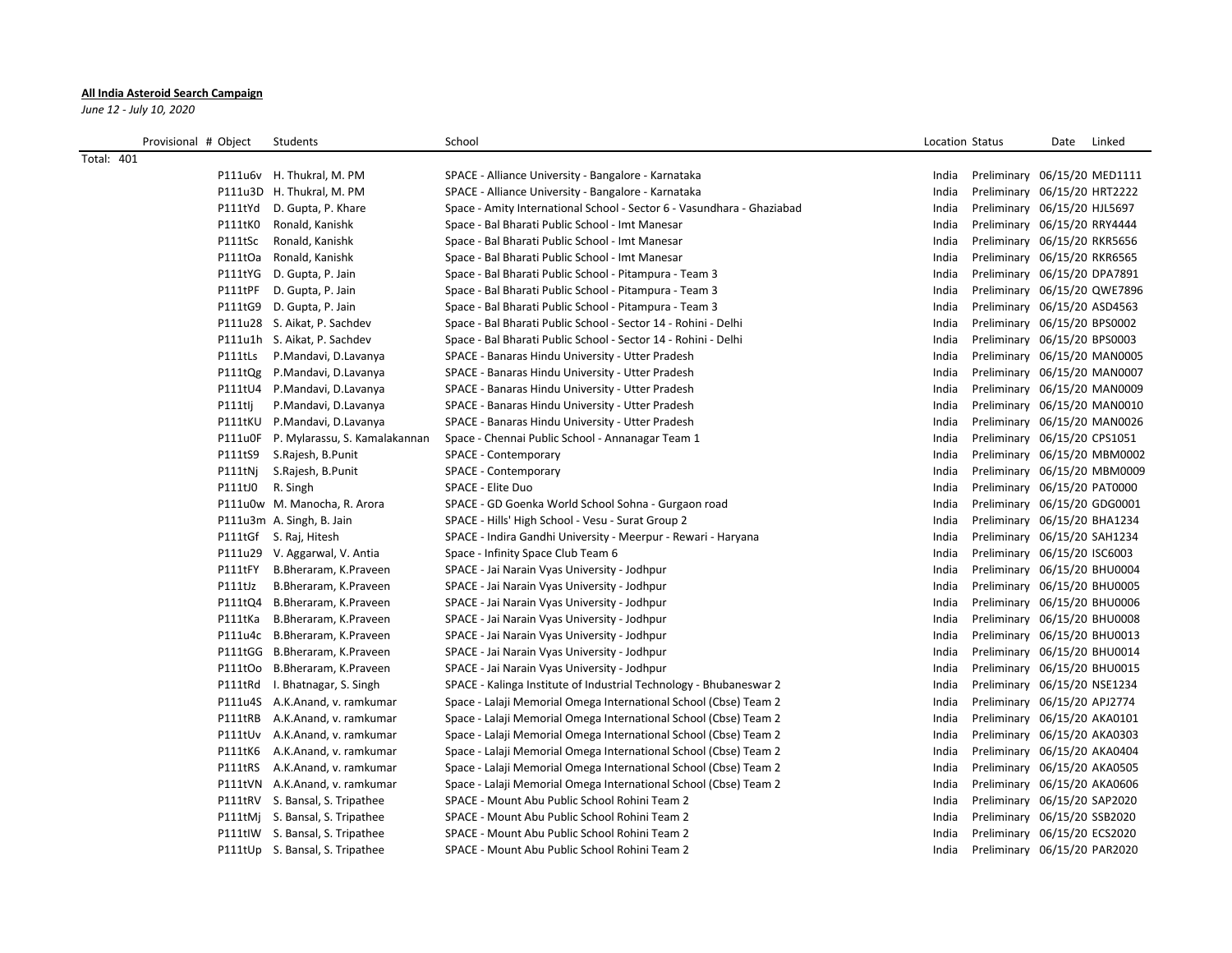|         | P111tSk S. Srivastav, Laavanya    | Space - Queen's Valley School - Dwarka                                 | India | Preliminary 06/15/20 QVS0023 |
|---------|-----------------------------------|------------------------------------------------------------------------|-------|------------------------------|
| P111tVF | A. Diwan, S. Diwan                | Space - Rukmini Devi Public School - C D Block - Pitampura             | India | Preliminary 06/15/20 AAA1234 |
|         | P111u5m Harshith.K, M.N.Yugendran | Space - Sboa School And Junior College Chennai - Team 1                | India | Preliminary 06/15/20 SBO1534 |
| P111tZa | Kiran.S, K. Aakash                | Space - Seth.P.D.Hinduja Sindhi Model Senior Secondary School - Team 2 | India | Preliminary 06/15/20 KHS2526 |
| P111tYs | I.shlok, U.karan                  | SPACE - Shree H.J. Gajera School Utran Surat - Utran - Surat Group 2   | India | Preliminary 06/15/20 LCP2020 |
| P111tYb | I.shlok, U.karan                  | SPACE - Shree H.J. Gajera School Utran Surat - Utran - Surat Group 2   | India | Preliminary 06/15/20 AWM2017 |
| P111tSu | I.shlok, U.karan                  | SPACE - Shree H.J. Gajera School Utran Surat - Utran - Surat Group 2   | India | Preliminary 06/15/20 BIG2020 |
|         | P111tOG D. Pansuriya              | SPACE - Shree H.J. Gajera School Utran Surat - Utran - Surat Group 4   | India | Preliminary 06/15/20 NIK0002 |
|         | P111tMN D. Pansuriya              | SPACE - Shree H.J. Gajera School Utran Surat - Utran - Surat Group 4   | India | Preliminary 06/15/20 NIK0003 |
|         | P111tQw D. Pansuriya              | SPACE - Shree H.J. Gajera School Utran Surat - Utran - Surat Group 4   | India | Preliminary 06/15/20 NIK0004 |
| P111tlr | TN.Sabareesh, JA.Aathish          | Space - Shri Natesan Vidyasala Chennai - Team 1                        | India | Preliminary 06/15/20 ASA2006 |
| P111tHP | TN.Sabareesh, JA.Aathish          | Space - Shri Natesan Vidyasala Chennai - Team 1                        | India | Preliminary 06/15/20 PNG1219 |
| P111tXX | S. Bhagatji, H. Mistry            | SPACE - Smt. L. P. Savani Vidhyabhavan - Adajan - Surat Group 1        | India | Preliminary 06/15/20 SPD9630 |
|         | P111tSW S. Bhagatji, H. Mistry    | SPACE - Smt. L. P. Savani Vidhyabhavan - Adajan - Surat Group 1        | India | Preliminary 06/15/20 IND1472 |
| P111u3r | S. Bhagatji, H. Mistry            | SPACE - Smt. L. P. Savani Vidhyabhavan - Adajan - Surat Group 1        | India | Preliminary 06/15/20 TUV9009 |
| P111tVk | T. Reddy, S. Sahithi              | SPACE - Sreenidhi Institute of Science and Technology - Hyderabad      | India | Preliminary 06/15/20 SAH3333 |
| P111tTa | T. Reddy, S. Sahithi              | SPACE - Sreenidhi Institute of Science and Technology - Hyderabad      | India | Preliminary 06/15/20 GAN3333 |
| P111tLI | T. Reddy, S. Sahithi              | SPACE - Sreenidhi Institute of Science and Technology - Hyderabad      | India | Preliminary 06/15/20 SUR3333 |
| P111tLl | T. Reddy, S. Sahithi              | SPACE - Sreenidhi Institute of Science and Technology - Hyderabad      | India | Preliminary 06/15/20 GAN3333 |
| P111tO5 | K.Sharma, A.Aggarwal              | Space - St. Martin's Diocesan School - Delhi Cantt - Delhi - Team 1    | India | Preliminary 06/15/20 PLP2575 |
| P111tJm | K.Sharma, A.Aggarwal              | Space - St. Martin's Diocesan School - Delhi Cantt - Delhi - Team 1    | India | Preliminary 06/15/20 NAV5678 |
|         | P111tWX K.Sharma, A.Aggarwal      | Space - St. Martin's Diocesan School - Delhi Cantt - Delhi - Team 1    | India | Preliminary 06/15/20 NTP4567 |
|         | P111tM1 K.Sharma, A.Aggarwal      | Space - St.Martin's Diocesan School - Delhi Cantt - Delhi - Team 2     | India | Preliminary 06/15/20 KAT5656 |
| P111u05 | K.Sharma, A.Aggarwal              | Space - St.Martin's Diocesan School - Delhi Cantt - Delhi - Team 2     | India | Preliminary 06/15/20 IASC205 |
| P111tlg | Hitesh, S. Raj                    | SPACE - Suraj Degree College - Mahendargarh                            | India | Preliminary 06/15/20 VER321  |
| P111u3i | N.Kathiriya, M.Bhatt              | SPACE - V. N. Godhani English School - Katargam - Surat                | India | Preliminary 06/15/20 NNN2710 |
| P111tYV | N.Kathiriya, M.Bhatt              | SPACE - V. N. Godhani English School - Katargam - Surat                | India | Preliminary 06/15/20 JMN1037 |
| P111u1o | N.Kathiriya, M.Bhatt              | SPACE - V. N. Godhani English School - Katargam - Surat                | India | Preliminary 06/15/20 AGK6061 |
|         |                                   |                                                                        |       |                              |
|         | P111HdS E. Kaur, C. Dhir          | Sacred Heart Convent School - Sarabha Nagar - Ludhiana                 | India | Preliminary 06/17/20 ABC0011 |
|         | P111H3P E. Kaur, C. Dhir          | Sacred Heart Convent School - Sarabha Nagar - Ludhiana                 | India | Preliminary 06/17/20 ABC0012 |
|         | P111Hez E. Kaur, C. Dhir          | Sacred Heart Convent School - Sarabha Nagar - Ludhiana                 | India | Preliminary 06/17/20 ABC0013 |
|         | P111GXH A.Jain, A.Hariharan       | Space - Amity International School - Sector 43 - Gurgaon               | India | Preliminary 06/17/20 AIS1020 |
|         | P111DbV A.Jain, A.Hariharan       | Space - Amity International School - Sector 43 - Gurgaon               | India | Preliminary 06/17/20 AIS1021 |
| P111Ci9 | K. Agarwal, M. Aggarwal           | Space - Amity International School - Sector 46 - Gurugram              | India | Preliminary 06/17/20 KMK2346 |
| P111BJR | K. Agarwal, M. Aggarwal           | Space - Amity International School - Sector 46 - Gurugram              | India | Preliminary 06/17/20 KMA2446 |
|         | P111D87 K. Agarwal, M. Aggarwal   | Space - Amity International School - Sector 46 - Gurugram              | India | Preliminary 06/17/20 AGA2020 |
|         | P111D95 K. Agarwal, M. Aggarwal   | Space - Amity International School - Sector 46 - Gurugram              | India | Preliminary 06/17/20 AGG1313 |
|         | P111BQ6 K. Agarwal, M. Aggarwal   | Space - Amity International School - Sector 46 - Gurugram              | India | Preliminary 06/17/20 AIS2020 |
|         | P111C4M K. Agarwal, M. Aggarwal   | Space - Amity International School - Sector 46 - Gurugram              | India | Preliminary 06/17/20 MAK1705 |
|         | P111D8b D. Gupta, P. Khare        | Space - Amity International School - Sector 6 - Vasundhara - Ghaziabad | India | Preliminary 06/17/20 CTY2020 |
| P111Ejd | N. Garuda, G. Rajan               | <b>SPACE - Artemis</b>                                                 | India | Preliminary 06/17/20 ART0001 |
|         | P111Emn N. Garuda, G. Rajan       | SPACE - Artemis                                                        | India | Preliminary 06/17/20 ART0001 |
|         | P111E2V N. Garuda, G. Rajan       | <b>SPACE - Artemis</b>                                                 | India | Preliminary 06/17/20 RGK0001 |
|         | P111BUm K. Sondigala, D. Mayani   | SPACE - Aspire Public School - Mota Varachha - Surat Group 2           | India | Preliminary 06/17/20 QRS9999 |
|         | P111Ccr K. Sondigala, D. Mayani   | SPACE - Aspire Public School - Mota Varachha - Surat Group 2           | India | Preliminary 06/17/20 JIY8521 |

| India | Preliminary | 06/15/20         | QVS0023        |
|-------|-------------|------------------|----------------|
| India | Preliminary | 06/15/20         | AAA1234        |
| India | Preliminary | 06/15/20         | SBO1534        |
| India | Preliminary | 06/15/20         | KHS2526        |
| India | Preliminary | 06/15/20         | LCP2020        |
| India | Preliminary | 06/15/20         | AWM2017        |
| India | Preliminary | 06/15/20         | <b>BIG2020</b> |
| India | Preliminary | 06/15/20         | NIK0002        |
| India | Preliminary | 06/15/20         | NIK0003        |
| India | Preliminary | 06/15/20         | NIK0004        |
| India | Preliminary | 06/15/20         | ASA2006        |
| India | Preliminary | 06/15/20         | PNG1219        |
| India | Preliminary | 06/15/20         | SPD9630        |
| India | Preliminary | 06/15/20         | <b>IND1472</b> |
| India | Preliminary | 06/15/20         | <b>TUV9009</b> |
| India | Preliminary | 06/15/20         | <b>SAH3333</b> |
| India | Preliminary | 06/15/20         | GAN3333        |
| India | Preliminary | 06/15/20         | SUR3333        |
| India | Preliminary | 06/15/20         | GAN3333        |
| India | Preliminary | 06/15/20         | <b>PLP2575</b> |
| India | Preliminary | 06/15/20         | <b>NAV5678</b> |
| India | Preliminary | 06/15/20         | NTP4567        |
| India | Preliminary | 06/15/20         | KAT5656        |
| India | Preliminary | 06/15/20         | <b>IASC205</b> |
| India | Preliminary | 06/15/20         | <b>VER321</b>  |
| India | Preliminary | 06/15/20         | NNN2710        |
| India | Preliminary | 06/15/20         | JMN1037        |
| India | Preliminary | 06/15/20         | AGK6061        |
|       |             |                  |                |
|       |             |                  |                |
| India | Preliminary | 06/17/20 ABC0011 |                |
| India | Preliminary | 06/17/20         | ABC0012        |
| India | Preliminary | 06/17/20 ABC0013 |                |
| India | Preliminary | 06/17/20         | AIS1020        |
| India | Preliminary | 06/17/20         | AIS1021        |
| India | Preliminary | 06/17/20         | KMK2346        |
| India | Preliminary | 06/17/20         | KMA2446        |
| India | Preliminary | 06/17/20         | AGA2020        |
| India | Preliminary | 06/17/20         | AGG1313        |
| India | Preliminary | 06/17/20         | AIS2020        |
| India | Preliminary | 06/17/20         | MAK1705        |
| India | Preliminary | 06/17/20         | CTY2020        |
| India | Preliminary | 06/17/20         | ART0001        |
| India | Preliminary | 06/17/20         | ART0001        |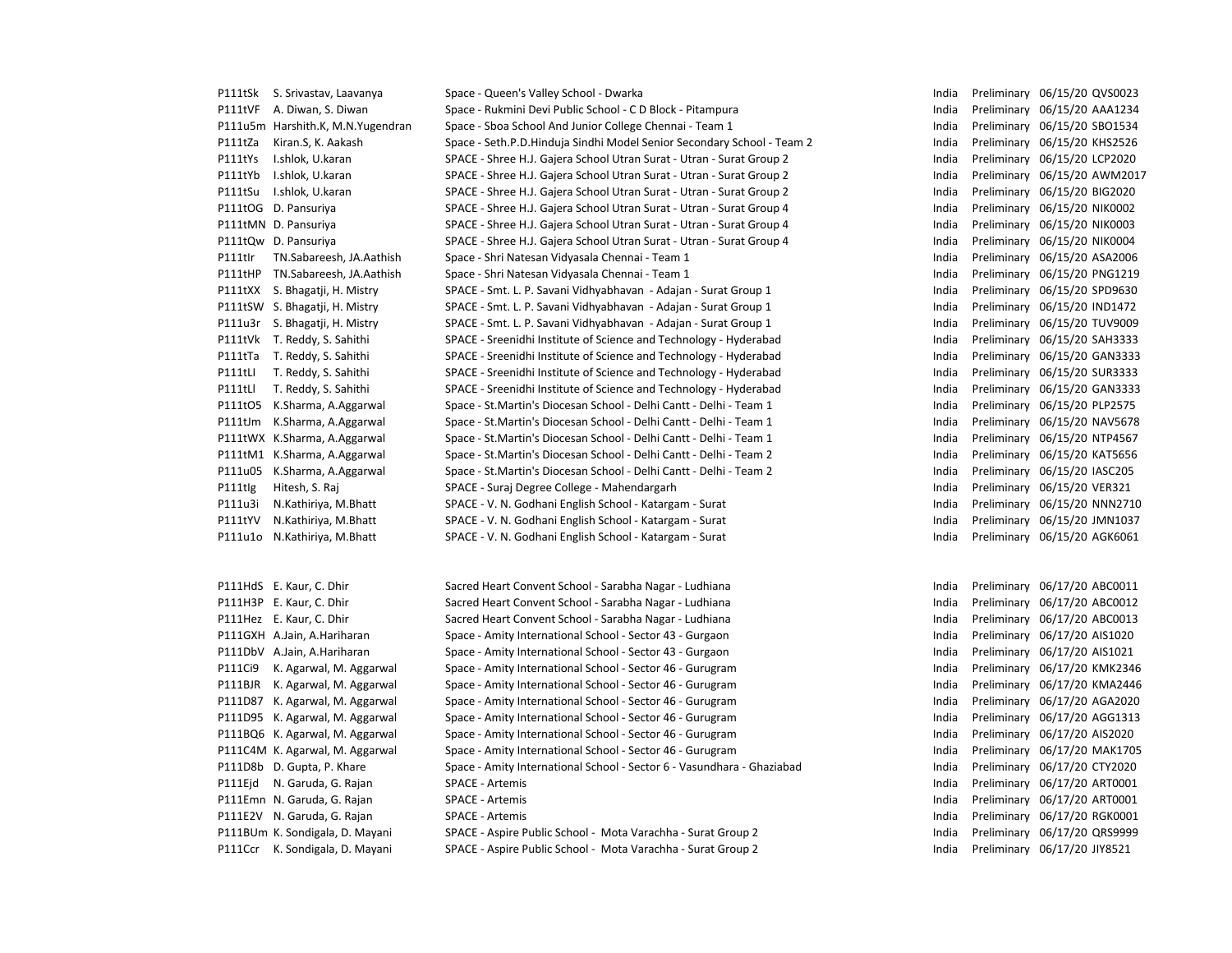|         | P111H6h P. Ghose, B. Jain      | <b>SPACE - Asteroid Hunters</b>                                | India | Preliminary 06/17/20 ASH0007 |
|---------|--------------------------------|----------------------------------------------------------------|-------|------------------------------|
|         | P111En0 M.Panigrahi, S.Mane    | SPACE - AstroVega                                              | India | Preliminary 06/17/20 AVP1001 |
|         | P111Cm4 R. Joneja, T. Kaila    | Space - Bal Bharati Public School - Pitampura - Team 2         | India | Preliminary 06/17/20 BBP0009 |
|         | P111D8Y R. Joneja, T. Kaila    | Space - Bal Bharati Public School - Pitampura - Team 2         | India | Preliminary 06/17/20 BBP0011 |
| P111Ci6 | D. Gupta, P. Jain              | Space - Bal Bharati Public School - Pitampura - Team 3         | India | Preliminary 06/17/20 ZXC1236 |
|         | P111GVx D. Gupta, P. Jain      | Space - Bal Bharati Public School - Pitampura - Team 3         | India | Preliminary 06/17/20 SDF6541 |
|         | P111C3B D. Gupta, P. Jain      | Space - Bal Bharati Public School - Pitampura - Team 3         | India | Preliminary 06/17/20 XCV3210 |
|         | P111BTT D. Gupta, P. Jain      | Space - Bal Bharati Public School - Pitampura - Team 3         | India | Preliminary 06/17/20 DFG4562 |
|         | P111ClM D. Gupta, P. Jain      | Space - Bal Bharati Public School - Pitampura - Team 3         | India | Preliminary 06/17/20 CVB1230 |
|         | P111C1v D. Mehta, R. Goel      | Space - Bal Bharati Public School - Pitampura - Team 4         | India | Preliminary 06/17/20 ISI0903 |
|         | P111BWT D. Mehta, R. Goel      | Space - Bal Bharati Public School - Pitampura - Team 4         | India | Preliminary 06/17/20 ANK0907 |
|         | P111BUn D. Mehta, R. Goel      | Space - Bal Bharati Public School - Pitampura - Team 4         | India | Preliminary 06/17/20 PAL0505 |
|         | P111D82 S. Aikat, P. Sachdev   | Space - Bal Bharati Public School - Sector 14 - Rohini - Delhi | India | Preliminary 06/17/20 BPS0009 |
|         | P111DP6 S. Aikat, P. Sachdev   | Space - Bal Bharati Public School - Sector 14 - Rohini - Delhi | India | Preliminary 06/17/20 BPS0012 |
| P111E3q | P.Mandavi, D.Lavanya           | SPACE - Banaras Hindu University - Utter Pradesh               | India | Preliminary 06/17/20 MAN0027 |
|         | P111E5H P.Mandavi, D.Lavanya   | SPACE - Banaras Hindu University - Utter Pradesh               | India | Preliminary 06/17/20 MAN0028 |
| P111Ecx | P.Mandavi, D.Lavanya           | SPACE - Banaras Hindu University - Utter Pradesh               | India | Preliminary 06/17/20 BHU0087 |
|         | P111E7X P.Mandavi, D.Lavanya   | SPACE - Banaras Hindu University - Utter Pradesh               | India | Preliminary 06/17/20 BHU0088 |
|         | P111BMq N. Chauhan, R. Sharma  | Space - Birla Vidya Niketan - Sector 4 - Pushp Vihar - Delhi   | India | Preliminary 06/17/20 BVN0008 |
|         | P111D7K N. Chauhan, R. Sharma  | Space - Birla Vidya Niketan - Sector 4 - Pushp Vihar - Delhi   | India | Preliminary 06/17/20 BVN0009 |
|         | P111CbZ N. Chauhan, R. Sharma  | Space - Birla Vidya Niketan - Sector 4 - Pushp Vihar - Delhi   | India | Preliminary 06/17/20 BVN0010 |
|         | P111D9w N. Chauhan, R. Sharma  | Space - Birla Vidya Niketan - Sector 4 - Pushp Vihar - Delhi   | India | Preliminary 06/17/20 BVN0012 |
|         | P111DT0 E.Akshay, P. Tanty     | SPACE - Central University of Karnataka - Kadaganchi           | India | Preliminary 06/17/20 SND1234 |
|         | P111DXi E.Akshay, P. Tanty     | SPACE - Central University of Karnataka - Kadaganchi           | India | Preliminary 06/17/20 SND1235 |
|         | P111DWQ E.Akshay, P. Tanty     | SPACE - Central University of Karnataka - Kadaganchi           | India | Preliminary 06/17/20 FST1122 |
|         | P111E1Y E.Akshay, P. Tanty     | SPACE - Central University of Karnataka - Kadaganchi           | India | Preliminary 06/17/20 FST2345 |
|         | P111Emy E.Akshay, P. Tanty     | SPACE - Central University of Karnataka - Kadaganchi           | India | Preliminary 06/17/20 FST3456 |
|         | P111DVP E.Akshay, P. Tanty     | SPACE - Central University of Karnataka - Kadaganchi           | India | Preliminary 06/17/20 FTH1234 |
|         | P111Ebz E.Akshay, P. Tanty     | SPACE - Central University of Karnataka - Kadaganchi           | India | Preliminary 06/17/20 ASD1234 |
|         | P111DSc E.Akshay, P. Tanty     | SPACE - Central University of Karnataka - Kadaganchi           | India | Preliminary 06/17/20 AQW1234 |
|         | P111H64 A. Soni, Y. Patel      | SPACE - Chandigarh University - Gharuan                        | India | Preliminary 06/17/20 ASY2510 |
|         | P111H62 A. Soni, Y. Patel      | SPACE - Chandigarh University - Gharuan                        | India | Preliminary 06/17/20 ASY2511 |
|         | P111G29 S.Rajesh, B.Punit      | SPACE - Contemporary                                           | India | Preliminary 06/17/20 MBM0011 |
|         | P111H6x S.Rajesh, B.Punit      | SPACE - Contemporary                                           | India | Preliminary 06/17/20 MBM0013 |
|         | P111FNU S.Rajesh, B.Punit      | SPACE - Contemporary                                           | India | Preliminary 06/17/20 MBM0015 |
| P111Hcq | B.Kashi, A.Sirasawada          | SPACE - CVR College of Engineering - Telangana                 | India | Preliminary 06/17/20 BHU1800 |
|         | P111G1w B.Kashi, A.Sirasawada  | SPACE - CVR College of Engineering - Telangana                 | India | Preliminary 06/17/20 QWE1234 |
|         | P111G7M B.Kashi, A.Sirasawada  | SPACE - CVR College of Engineering - Telangana                 | India | Preliminary 06/17/20 ZXC1234 |
|         | P111G7Q B.Kashi, A.Sirasawada  | SPACE - CVR College of Engineering - Telangana                 | India | Preliminary 06/17/20 BAS0002 |
| P111FPx | B.Kashi, A.Sirasawada          | SPACE - CVR College of Engineering - Telangana                 | India | Preliminary 06/17/20 BAS0004 |
|         | P111FOZ B.Kashi, A.Sirasawada  | SPACE - CVR College of Engineering - Telangana                 | India | Preliminary 06/17/20 BAS0005 |
|         | P111Db6 M. P, A. Gupta         | Space - D.A.V. Public School - Velachery - Chennai Team 2      | India | Preliminary 06/17/20 DAV5236 |
| P111E6y | B. Jhamb, N. Mukherjee         | SPACE - Darkarmy                                               | India | Preliminary 06/17/20 NBV1021 |
| P111E5b | B. Jhamb, N. Mukherjee         | SPACE - Darkarmy                                               | India | Preliminary 06/17/20 NBV1022 |
| P111EkI | B. Jhamb, N. Mukherjee         | SPACE - Darkarmy                                               | India | Preliminary 06/17/20 NBV1023 |
|         | P111EnK B. Jhamb, N. Mukherjee | SPACE - Darkarmy                                               | India | Preliminary 06/17/20 TDA0001 |
|         | P111BRk T.Agarwal, C.Mehta     | Space - DAV Public School - Sector 49 - Gurugram - Team 1      | India | Preliminary 06/17/20 ISC4998 |

| India | Preliminary | 06/17/20 | ASH0007        |
|-------|-------------|----------|----------------|
| India | Preliminary | 06/17/20 | AVP1001        |
| India | Preliminary | 06/17/20 | <b>BBP0009</b> |
| India | Preliminary | 06/17/20 | BBP0011        |
| India | Preliminary | 06/17/20 | ZXC1236        |
| India | Preliminary | 06/17/20 | SDF6541        |
| India | Preliminary | 06/17/20 | XCV3210        |
| India | Preliminary | 06/17/20 | DFG4562        |
| India | Preliminary | 06/17/20 | CVB1230        |
| India | Preliminary | 06/17/20 | <b>ISI0903</b> |
| India | Preliminary | 06/17/20 | ANK0907        |
| India | Preliminary | 06/17/20 | <b>PAL0505</b> |
| India | Preliminary | 06/17/20 | BPS0009        |
| India | Preliminary | 06/17/20 | BPS0012        |
| India | Preliminary | 06/17/20 | MAN0027        |
| India | Preliminary | 06/17/20 | <b>MAN0028</b> |
| India | Preliminary | 06/17/20 | <b>BHU0087</b> |
| India | Preliminary | 06/17/20 | <b>BHU0088</b> |
| India | Preliminary | 06/17/20 | <b>BVN0008</b> |
| India | Preliminary | 06/17/20 | <b>BVN0009</b> |
| India | Preliminary | 06/17/20 | <b>BVN0010</b> |
| India | Preliminary | 06/17/20 | <b>BVN0012</b> |
| India | Preliminary | 06/17/20 | SND1234        |
| India | Preliminary | 06/17/20 | SND1235        |
| India | Preliminary | 06/17/20 | FST1122        |
| India | Preliminary | 06/17/20 | FST2345        |
| India | Preliminary | 06/17/20 | FST3456        |
| India | Preliminary | 06/17/20 | FTH1234        |
| India | Preliminary | 06/17/20 | ASD1234        |
| India | Preliminary | 06/17/20 | AQW1234        |
| India | Preliminary | 06/17/20 | ASY2510        |
| India | Preliminary | 06/17/20 | ASY2511        |
| India | Preliminary | 06/17/20 | MBM0011        |
| India | Preliminary | 06/17/20 | MBM0013        |
| India | Preliminary | 06/17/20 | MBM0015        |
| India | Preliminary | 06/17/20 | <b>BHU1800</b> |
| India | Preliminary | 06/17/20 | QWE1234        |
| India | Preliminary | 06/17/20 | ZXC1234        |
| India | Preliminary | 06/17/20 | BAS0002        |
| India | Preliminary | 06/17/20 | <b>BAS0004</b> |
| India | Preliminary | 06/17/20 | <b>BAS0005</b> |
| India | Preliminary | 06/17/20 | DAV5236        |
| India | Preliminary | 06/17/20 | NBV1021        |
| India | Preliminary | 06/17/20 | <b>NBV1022</b> |
| India | Preliminary | 06/17/20 | NBV1023        |
| India | Preliminary | 06/17/20 | TDA0001        |
| India | Preliminary | 06/17/20 | <b>ISC4998</b> |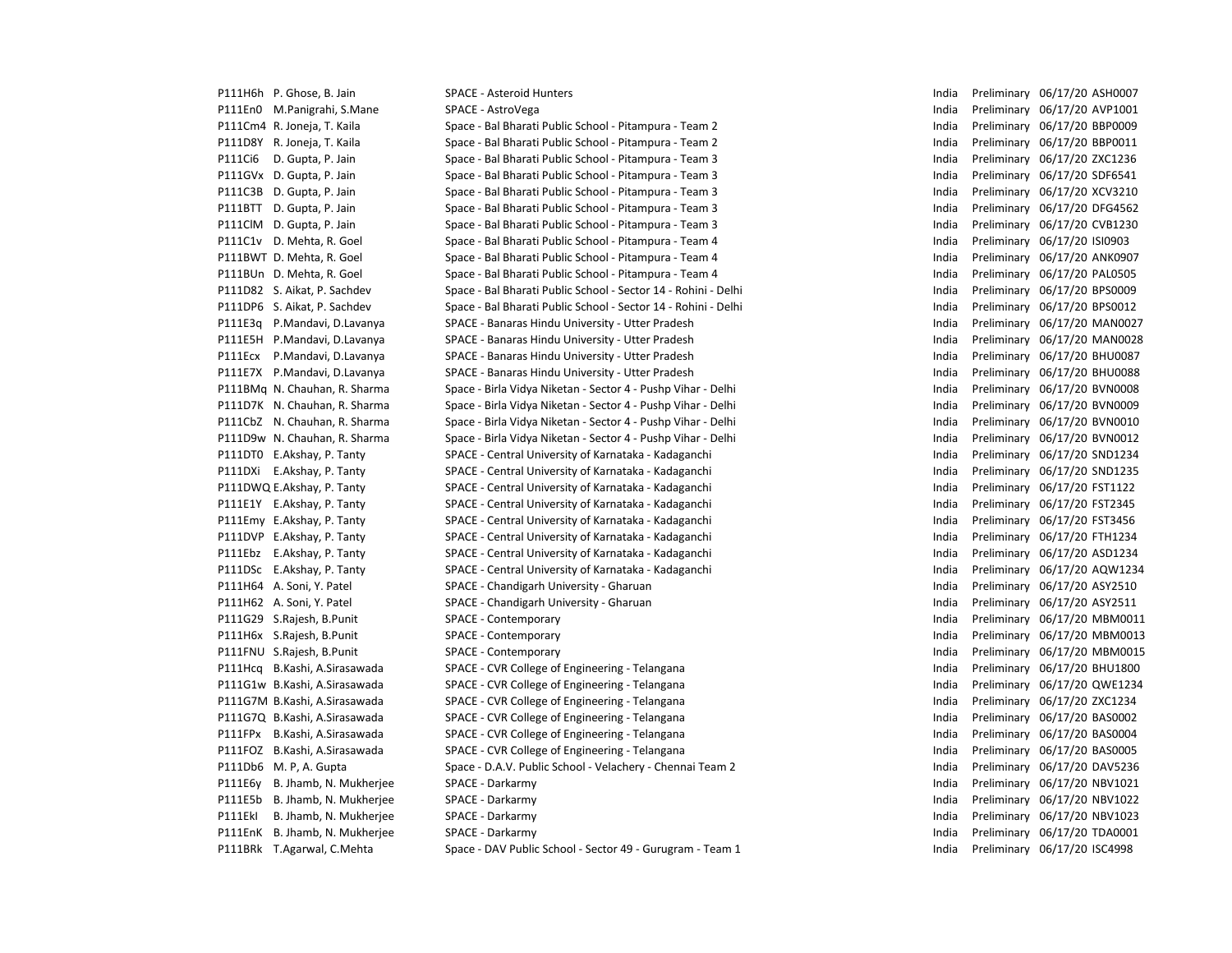|                  | P111BZB T.Agarwal, C.Mehta           | Space - DAV Public School - Sector 49 - Gurugram - Team 1                      | India | Preliminary 06/17/20 ISC0833 |
|------------------|--------------------------------------|--------------------------------------------------------------------------------|-------|------------------------------|
|                  | P111BLd T.Agarwal, C.Mehta           | Space - DAV Public School - Sector 49 - Gurugram - Team 1                      | India | Preliminary 06/17/20 ISC0912 |
|                  | P111Cl2 T.Agarwal, C.Mehta           | Space - DAV Public School - Sector 49 - Gurugram - Team 1                      | India | Preliminary 06/17/20 ISC3222 |
| P111ClS          | T.Agarwal, C.Mehta                   | Space - DAV Public School - Sector 49 - Gurugram - Team 1                      | India | Preliminary 06/17/20 ISC3009 |
|                  | P111BY2 T.Agarwal, C.Mehta           | Space - DAV Public School - Sector 49 - Gurugram - Team 1                      | India | Preliminary 06/17/20 ISC3111 |
|                  | P111DQF S. Jagtap, M. Verma          | SPACE - Delhi Public School - Bharuch Group 2                                  | India | Preliminary 06/17/20 KLS2005 |
|                  | P111C4E D. Singh, Y. Bhatia          | Space - Delhi Public School - Gautam Buddh Nagar - Sector 132 Expressway Noida | India | Preliminary 06/17/20 DOS967  |
|                  | P111CeG D. Singh, Y. Bhatia          | Space - Delhi Public School - Gautam Buddh Nagar - Sector 132 Expressway Noida | India | Preliminary 06/17/20 ABO103  |
|                  | P111C6q D. Singh, Y. Bhatia          | Space - Delhi Public School - Gautam Buddh Nagar - Sector 132 Expressway Noida | India | Preliminary 06/17/20 BGH563  |
|                  | P111DQf P. Bhatnagar, D. suri        | Space - Delhi Public School - Greater Faridabad                                | India | Preliminary 06/17/20 DPS1928 |
|                  | P111BXB P. Bhatnagar, D. suri        | Space - Delhi Public School - Greater Faridabad                                | India | Preliminary 06/17/20 PSB3112 |
|                  | P111Dau A. Singh, A. Singh           | Space - Delhi Public School - Sector19 - Mathura Road - Faridabad              | India | Preliminary 06/17/20 IAS8395 |
|                  | P111Cmx A. Singh, A. Singh           | Space - Delhi Public School - Sector19 - Mathura Road - Faridabad              | India | Preliminary 06/17/20 ASR5212 |
|                  | P111BWk A. Singh, A. Singh           | Space - Delhi Public School - Sector19 - Mathura Road - Faridabad              | India | Preliminary 06/17/20 AST5326 |
| P111D7M A. Singh |                                      | Space - Delhi Public School - Sector19 - Mathura Road - Faridabad              | India | Preliminary 06/17/20 ASH230  |
| P111Das A. Singh |                                      | Space - Delhi Public School - Sector19 - Mathura Road - Faridabad              | India | Preliminary 06/17/20 AMS123  |
|                  | P111FW9 M. Mahapatra, M. Sehgal      | SPACE - Delhi Public School Bangalore East Survey                              | India | Preliminary 06/17/20 MMP00   |
|                  | P111G7s M. Mahapatra, M. Sehgal      | SPACE - Delhi Public School Bangalore East Survey                              | India | Preliminary 06/17/20 MMP00   |
|                  | P111H4Z M. Mahapatra, M. Sehgal      | SPACE - Delhi Public School Bangalore East Survey                              | India | Preliminary 06/17/20 MMP00   |
|                  | P111FOh M. Mahapatra, M. Sehgal      | SPACE - Delhi Public School Bangalore East Survey                              | India | Preliminary 06/17/20 MMP00   |
| P111DRU K. Bohra |                                      | Space - Delhi World Public School - Noida Extension                            | India | Preliminary 06/17/20 IKB0307 |
| P111BLW K. Bohra |                                      | Space - Delhi World Public School - Noida Extension                            | India | Preliminary 06/17/20 IKB0033 |
| P111Cbd K. Bohra |                                      | Space - Delhi World Public School - Noida Extension                            | India | Preliminary 06/17/20 IKB3003 |
|                  | P111CmQ V.Dalmia, J.Kaur             | Space - G.D Goenka Public School - Paschim Vihar                               | India | Preliminary 06/17/20 VID0017 |
|                  | P111BOj V.Dalmia, J.Kaur             | Space - G.D Goenka Public School - Paschim Vihar                               | India | Preliminary 06/17/20 VID0019 |
|                  | P111GVr V.Dalmia, J.Kaur             | Space - G.D Goenka Public School - Paschim Vihar                               | India | Preliminary 06/17/20 VID0020 |
|                  | P111EbP P. Bhagat, L. Bhagat         | SPACE - GD Birla Memorial School - Sadar baazar - Ranikhet                     | India | Preliminary 06/17/20 PUS111  |
| P111Ejt          | P. Bhagat, L. Bhagat                 | SPACE - GD Birla Memorial School - Sadar baazar - Ranikhet                     | India | Preliminary 06/17/20 AOC555  |
|                  | P111BSd N. Gupta, A. khanna          | Space - Gd Goenka Public School - Model Town - Team 2                          | India | Preliminary 06/17/20 AIR1234 |
|                  | P111H6s M. Manocha, R. Arora         | SPACE - GD Goenka World School Sohna - Gurgaon road                            | India | Preliminary 06/17/20 GDG000  |
|                  | P111Hea M. Manocha, R. Arora         | SPACE - GD Goenka World School Sohna - Gurgaon road                            | India | Preliminary 06/17/20 GDG000  |
|                  | P111FZ9 M. Manocha, R. Arora         | SPACE - GD Goenka World School Sohna - Gurgaon road                            | India | Preliminary 06/17/20 GDG000  |
|                  | P111G15 M. Manocha, R. Arora         | SPACE - GD Goenka World School Sohna - Gurgaon road                            | India | Preliminary 06/17/20 GDG000  |
|                  | P111G8H M. Manocha, R. Arora         | SPACE - GD Goenka World School Sohna - Gurgaon road                            | India | Preliminary 06/17/20 GDG000  |
|                  | P111G2p M. Manocha, R. Arora         | SPACE - GD Goenka World School Sohna - Gurgaon road                            | India | Preliminary 06/17/20 GDG000  |
|                  | P111HeG M. Manocha, R. Arora         | SPACE - GD Goenka World School Sohna - Gurgaon road                            | India | Preliminary 06/17/20 GDG000  |
|                  | P111Hbo N. Wadhwa, H. Mittal         | SPACE - GGDSD College - Chandigarh Team1                                       | India | Preliminary 06/17/20 HRN151  |
|                  | P111GaM H. Vishwakarma, S. Choudhary | SPACE - Govt. Holkar Science College - Indore - Madhya Pradesh                 | India | Preliminary 06/17/20 RAM001  |
|                  | P111G5O H. Vishwakarma, S. Choudhary | SPACE - Govt. Holkar Science College - Indore - Madhya Pradesh                 | India | Preliminary 06/17/20 RAM001  |
|                  | P111G7n H. Vishwakarma, S. Choudhary | SPACE - Govt. Holkar Science College - Indore - Madhya Pradesh                 | India | Preliminary 06/17/20 RAM001  |
|                  | P111Ge5 H. Vishwakarma, S. Choudhary | SPACE - Govt. Holkar Science College - Indore - Madhya Pradesh                 | India | Preliminary 06/17/20 RAM001  |
|                  | P111DOD L. Jain, O. Sheta            | SPACE - Hills' High School - Vesu - Surat Group 1                              | India | Preliminary 06/17/20 VID3006 |
|                  | P111C6P L. Jain, O. Sheta            | SPACE - Hills' High School - Vesu - Surat Group 1                              | India | Preliminary 06/17/20 SUD221  |
|                  | P111DQY L. Jain, O. Sheta            | SPACE - Hills' High School - Vesu - Surat Group 1                              | India | Preliminary 06/17/20 VID2211 |
|                  | P111DQ2 H. Chaudhari, V. Jagirdar    | SPACE - Hills' High School - Vesu - Surat Group 4                              | India | Preliminary 06/17/20 XUV777  |
|                  | P111Hdv D. Barnali, B. Anhadsingh    | SPACE - Horizon                                                                | India | Preliminary 06/17/20 BNA123  |
|                  | P111DZD B. Barkha, M. Akhilesh       | SPACE - Huntroid                                                               | India | Preliminary 06/17/20 HUN000  |
|                  |                                      |                                                                                |       |                              |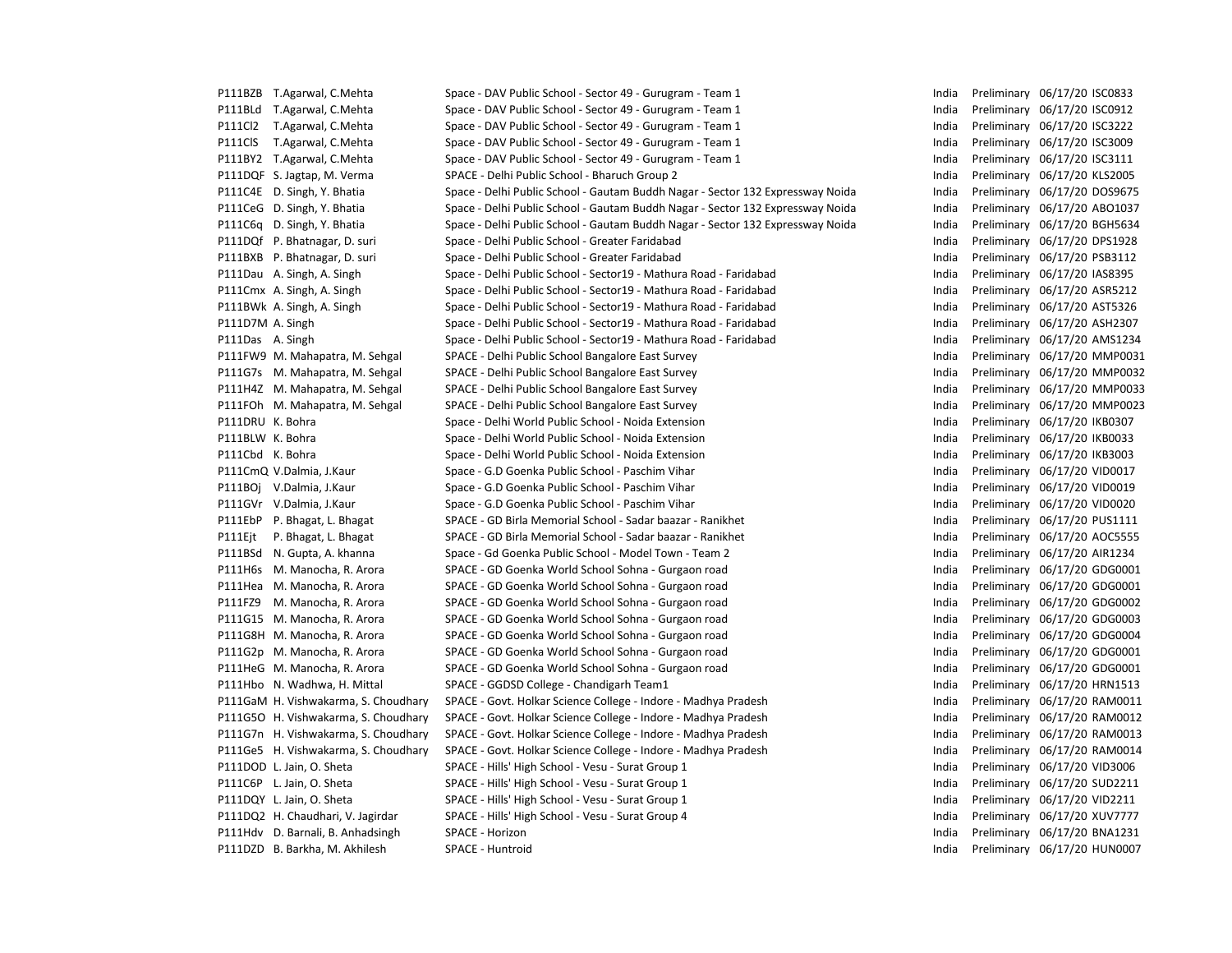|                | P111Eoh B. Barkha, M. Akhilesh   | SPACE - Huntroid                                                         | India | Preliminary 06/17/20 HUN0008 |
|----------------|----------------------------------|--------------------------------------------------------------------------|-------|------------------------------|
|                | P111Eml B. Barkha, M. Akhilesh   | SPACE - Huntroid                                                         | India | Preliminary 06/17/20 HUN0009 |
|                | P111DXO S. Raj, Hitesh           | SPACE - Indira Gandhi University - Meerpur - Rewari - Haryana            | India | Preliminary 06/17/20 BBQ1234 |
|                | P111E5D S. Raj, Hitesh           | SPACE - Indira Gandhi University - Meerpur - Rewari - Haryana            | India | Preliminary 06/17/20 VFX1234 |
|                | P111E7Z S. Raj, Hitesh           | SPACE - Indira Gandhi University - Meerpur - Rewari - Haryana            | India | Preliminary 06/17/20 RPG355  |
|                | P111E6V S. Raj, Hitesh           | SPACE - Indira Gandhi University - Meerpur - Rewari - Haryana            | India | Preliminary 06/17/20 SCL1234 |
| P111D8e Tarun  |                                  | Space - Infinity Space Club Team 11                                      | India | Preliminary 06/17/20 PYT0004 |
|                | P111Cdf A.Vinjola, L.Singh       | SPACE - J.B. & Karp Vidya Sankul - Laskana - Surat - Kamrej road - Surat | India | Preliminary 06/17/20 LAS2008 |
|                | P111Gam B.Bheraram, K.Praveen    | SPACE - Jai Narain Vyas University - Jodhpur                             | India | Preliminary 06/17/20 BHU0019 |
|                | P111Gdv B.Bheraram, K.Praveen    | SPACE - Jai Narain Vyas University - Jodhpur                             | India | Preliminary 06/17/20 BHU0020 |
|                | P111Gae B.Bheraram, K.Praveen    | SPACE - Jai Narain Vyas University - Jodhpur                             | India | Preliminary 06/17/20 BHU0023 |
|                | P111G8T B.Bheraram, K.Praveen    | SPACE - Jai Narain Vyas University - Jodhpur                             | India | Preliminary 06/17/20 BHU0024 |
| P111Hcl        | P. Kulkarni, S. Ghamande         | SPACE - Khagol Vishwa - CCS - Pune                                       | India | Preliminary 06/17/20 KVP2301 |
|                | P111Hgh P. Kulkarni, S. Ghamande | SPACE - Khagol Vishwa - CCS - Pune                                       | India | Preliminary 06/17/20 KVP2202 |
|                | P111Eb9 E. Kumar, L. Saini       | SPACE - L.P. Savani Academy - Vesu - Surat Group 2                       | India | Preliminary 06/17/20 LGA3200 |
|                | P111DR2 A. Vijay, S. Vijay       | Space - Lalaji Memorial Omega International School (Cbse) Team 1         | India | Preliminary 06/17/20 CSK0007 |
|                | P111E8H A.K.Anand, v. ramkumar   | Space - Lalaji Memorial Omega International School (Cbse) Team 2         | India | Preliminary 06/17/20 AKA0909 |
|                | P111Ekx A.K.Anand, v. ramkumar   | Space - Lalaji Memorial Omega International School (Cbse) Team 2         | India | Preliminary 06/17/20 AKA1010 |
|                | P111E7V A.K.Anand, v. ramkumar   | Space - Lalaji Memorial Omega International School (Cbse) Team 2         | India | Preliminary 06/17/20 AKA1313 |
| P111Ela        | A.K.Anand, v. ramkumar           | Space - Lalaji Memorial Omega International School (Cbse) Team 2         | India | Preliminary 06/17/20 AKA1414 |
|                | P111Ekh A.K.Anand, v. ramkumar   | Space - Lalaji Memorial Omega International School (Cbse) Team 2         | India | Preliminary 06/17/20 AKA1515 |
|                | P111BVV P. Karthik, R. Sudarshan | Space - Lalaji Memorial Omega International School (Ib) Team 1           | India | Preliminary 06/17/20 ASC1234 |
|                | P111HaV S. Iyer, S. Gami         | SPACE - Maharaja Sayajirao University of Baroda - Vadodara - Gujarat     | India | Preliminary 06/17/20 SSL0123 |
|                | P111Gcu S. Dhillon, N. Kapoor    | SPACE - Manav Public School - Amritsar - Punjab                          | India | Preliminary 06/17/20 MPS0006 |
|                | P111GaO S. Dhillon, N. Kapoor    | SPACE - Manav Public School - Amritsar - Punjab                          | India | Preliminary 06/17/20 MPS0007 |
| <b>P111ClO</b> | A.Bhatt, M.Alla                  | Space - Manav Rachna International School - Sector 51 - Gurugram         | India | Preliminary 06/17/20 MRI0014 |
| P111Cju        | A.Bhatt, M.Alla                  | Space - Manav Rachna International School - Sector 51 - Gurugram         | India | Preliminary 06/17/20 MRI0022 |
|                | P111E04 S. Gupta, H. Kumar       | SPACE - Mount Abu Public School Rohini Team 1                            | India | Preliminary 06/17/20 MAS2025 |
|                | P111EkL S. Bansal, S. Tripathee  | SPACE - Mount Abu Public School Rohini Team 2                            | India | Preliminary 06/17/20 SAB2020 |
|                | P111DSH S. Bansal, S. Tripathee  | SPACE - Mount Abu Public School Rohini Team 2                            | India | Preliminary 06/17/20 SAN2020 |
|                | P111DXz S. Bansal, S. Tripathee  | SPACE - Mount Abu Public School Rohini Team 2                            | India | Preliminary 06/17/20 SHT2020 |
|                | P111DYv S. Bansal, S. Tripathee  | SPACE - Mount Abu Public School Rohini Team 2                            | India | Preliminary 06/17/20 SAB2020 |
|                | P111Ebm S. Bansal, S. Tripathee  | SPACE - Mount Abu Public School Rohini Team 2                            | India | Preliminary 06/17/20 CAS2020 |
|                | P111Ekp S. Bansal, S. Tripathee  | SPACE - Mount Abu Public School Rohini Team 2                            | India | Preliminary 06/17/20 SER2020 |
|                | P111DZy S.Sachdeva, C.Sagar      | SPACE - Orion Nebula                                                     | India | Preliminary 06/17/20 SAG0004 |
|                | P111Emi S.Sachdeva, C.Sagar      | SPACE - Orion Nebula                                                     | India | Preliminary 06/17/20 SAG0006 |
|                | P111E1T S.Sachdeva, C.Sagar      | SPACE - Orion Nebula                                                     | India | Preliminary 06/17/20 SAG0007 |
|                | P111EcU S.Sachdeva, C.Sagar      | SPACE - Orion Nebula                                                     | India | Preliminary 06/17/20 SAN0021 |
|                | P111DSV S.Sachdeva, C.Sagar      | SPACE - Orion Nebula                                                     | India | Preliminary 06/17/20 SAN0026 |
|                | P111Emo S.Sachdeva, C.Sagar      | SPACE - Orion Nebula                                                     | India | Preliminary 06/17/20 SAN0029 |
|                | P111H5U J. Pandya, P. Dave       | SPACE - P. D. Patel Institute of Applied Sciences - Anand - Gujarat      | India | Preliminary 06/17/20 ABC0025 |
|                | P111Gfq J. Pandya, P. Dave       | SPACE - P. D. Patel Institute of Applied Sciences - Anand - Gujarat      | India | Preliminary 06/17/20 ABC0026 |
|                | P111FHD J. Pandya, P. Dave       | SPACE - P. D. Patel Institute of Applied Sciences - Anand - Gujarat      | India | Preliminary 06/17/20 ABC0027 |
|                | P111FXF J. Pandya, P. Dave       | SPACE - P. D. Patel Institute of Applied Sciences - Anand - Gujarat      | India | Preliminary 06/17/20 ABC0031 |
|                | P111G2w J. Pandya, P. Dave       | SPACE - P. D. Patel Institute of Applied Sciences - Anand - Gujarat      | India | Preliminary 06/17/20 ABC0033 |
|                | P111BUv K. Kapoor, V. Maheshwari | Space - Prudence School - Dwarka                                         | India | Preliminary 06/17/20 LVI2707 |
|                | P111C4D S. Srivastav, Laavanya   | Space - Queen's Valley School - Dwarka                                   | India | Preliminary 06/17/20 QVS0026 |

| India | Preliminary | 06/17/20         | HUN0008        |
|-------|-------------|------------------|----------------|
| India | Preliminary | 06/17/20         | <b>HUN0009</b> |
| India | Preliminary | 06/17/20         | BBQ1234        |
| India | Preliminary | 06/17/20         | <b>VFX1234</b> |
| India | Preliminary | 06/17/20         | <b>RPG355</b>  |
| India | Preliminary | 06/17/20         | SCL1234        |
| India | Preliminary | 06/17/20         | PYT0004        |
| India | Preliminary | 06/17/20         | LAS2008        |
| India | Preliminary | 06/17/20         | <b>BHU0019</b> |
| India | Preliminary | 06/17/20         | <b>BHU0020</b> |
| India | Preliminary | 06/17/20         | <b>BHU0023</b> |
| India | Preliminary | 06/17/20         | <b>BHU0024</b> |
| India | Preliminary | 06/17/20         | KVP2301        |
| India | Preliminary | 06/17/20         | KVP2202        |
| India | Preliminary | 06/17/20         | LGA3200        |
| India | Preliminary | 06/17/20         | <b>CSK0007</b> |
| India | Preliminary | 06/17/20         | AKA0909        |
| India | Preliminary | 06/17/20         | AKA1010        |
| India | Preliminary | 06/17/20         | <b>AKA1313</b> |
| India | Preliminary | 06/17/20         | AKA1414        |
| India | Preliminary | 06/17/20         | <b>AKA1515</b> |
| India | Preliminary | 06/17/20         | ASC1234        |
| India | Preliminary | 06/17/20         | SSL0123        |
| India | Preliminary | 06/17/20         | MPS0006        |
| India | Preliminary | 06/17/20         | MPS0007        |
| India | Preliminary | 06/17/20         | MRI0014        |
| India | Preliminary | 06/17/20         | MRI0022        |
| India | Preliminary | 06/17/20         | MAS2025        |
| India | Preliminary | 06/17/20         | SAB2020        |
| India | Preliminary | 06/17/20         | SAN2020        |
| India | Preliminary | 06/17/20         | SHT2020        |
| India | Preliminary | 06/17/20         | SAB2020        |
| India | Preliminary | 06/17/20         | CAS2020        |
| India | Preliminary | 06/17/20         | SER2020        |
| India | Preliminary | 06/17/20         | SAG0004        |
| India | Preliminary | 06/17/20         | SAG0006        |
| India | Preliminary | 06/17/20         | SAG0007        |
| India | Preliminary | 06/17/20         | SAN0021        |
| India | Preliminary | 06/17/20         | <b>SAN0026</b> |
| India | Preliminary | 06/17/20         | SAN0029        |
| India | Preliminary | 06/17/20         | ABC0025        |
| India | Preliminary | 06/17/20         | ABC0026        |
| India | Preliminary | 06/17/20         | ABC0027        |
| India | Preliminary | 06/17/20         | ABC0031        |
| India | Preliminary | 06/17/20         | ABC0033        |
| India | Preliminary | 06/17/20         | LVI2707        |
| India | Preliminary | 06/17/20 QVS0026 |                |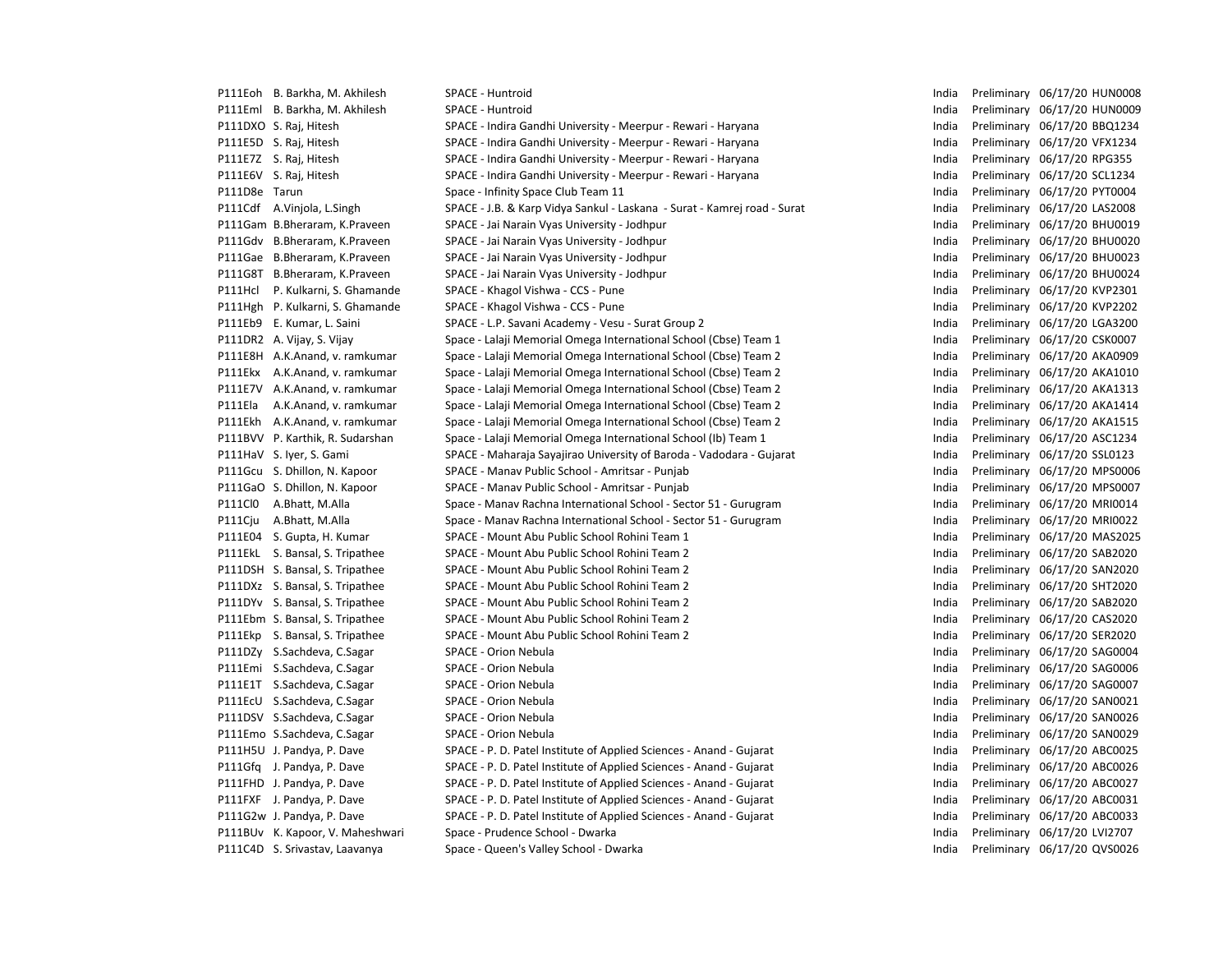|                  | P111D7O S. Srivastav, Laavanya    | Space - Queen's Valley School - Dwarka                                              | India | Preliminary 06/17/20 QVS0027 |
|------------------|-----------------------------------|-------------------------------------------------------------------------------------|-------|------------------------------|
|                  | P111BZY S. Srivastav, Laavanya    | Space - Queen's Valley School - Dwarka                                              | India | Preliminary 06/17/20 QVS0029 |
|                  | P111EmN A.D.Singh, S. Tiwari      | SPACE - Rigel - MNNIT                                                               | India | Preliminary 06/17/20 RMT0001 |
|                  | P111En6 A.D.Singh, S. Tiwari      | SPACE - Rigel - MNNIT                                                               | India | Preliminary 06/17/20 RMT0002 |
|                  | P111EmE A.D.Singh, S. Tiwari      | SPACE - Rigel - MNNIT                                                               | India | Preliminary 06/17/20 RMT0003 |
|                  | P111EkW A.D.Singh, S. Tiwari      | SPACE - Rigel - MNNIT                                                               | India | Preliminary 06/17/20 SID1203 |
|                  | P111Eo2 A.D.Singh, S. Tiwari      | SPACE - Rigel - MNNIT                                                               | India | Preliminary 06/17/20 SID1204 |
|                  | P111DS5 A.D.Singh, S. Tiwari      | SPACE - Rigel - MNNIT                                                               | India | Preliminary 06/17/20 SID1205 |
|                  | P111C4U A. Diwan, S. Diwan        | Space - Rukmini Devi Public School - C D Block - Pitampura                          | India | Preliminary 06/17/20 AAA1234 |
|                  | P111C42 A. Diwan, S. Diwan        | Space - Rukmini Devi Public School - C D Block - Pitampura                          | India | Preliminary 06/17/20 ADA1234 |
|                  | P111CiV A. Diwan, S. Diwan        | Space - Rukmini Devi Public School - C D Block - Pitampura                          | India | Preliminary 06/17/20 MDA123  |
|                  | P111Da3 D. Sinha, I. Ahlawat      | Space - Sachdeva Global School - Dwarka                                             | India | Preliminary 06/17/20 SGS3000 |
|                  | P111Em5 H. Patel, T. Shindhe      | SPACE - Sanskar Bharti Vidhyalay - Tadwadi - Surat                                  | India | Preliminary 06/17/20 HJP2837 |
|                  | P111EbK Ajith Kumar.P, Aparna.M.L | <b>SPACE - Saturn Stars</b>                                                         | India | Preliminary 06/17/20 RAM676  |
|                  | P111DQe Harshith.K, M.N.Yugendran | Space - Sboa School And Junior College Chennai - Team 1                             | India | Preliminary 06/17/20 SBO1034 |
| P111C6j          | R.Rohith                          | Space - Seth.P.D.Hinduja Sindhi Model Senior Secondary School - Team 1              | India | Preliminary 06/17/20 ARS2221 |
| P111DR1 R.Rohith |                                   | Space - Seth.P.D.Hinduja Sindhi Model Senior Secondary School - Team 1              | India | Preliminary 06/17/20 ARS2223 |
| P111Cje          | Kiran.S, K. Aakash                | Space - Seth.P.D.Hinduja Sindhi Model Senior Secondary School - Team 2              | India | Preliminary 06/17/20 FAT4546 |
| P111ClO          | I.shlok, U.karan                  | SPACE - Shree H.J. Gajera School Utran Surat - Utran - Surat Group 2                | India | Preliminary 06/17/20 TOR1337 |
|                  | P111D8O I.shlok, U.karan          | SPACE - Shree H.J. Gajera School Utran Surat - Utran - Surat Group 2                | India | Preliminary 06/17/20 KIN1605 |
| P111ChJ          | D. Pansuriya, R. Niket            | SPACE - Shree H.J. Gajera School Utran Surat - Utran - Surat Group 4                | India | Preliminary 06/17/20 DHY4321 |
|                  | P111BLO D. Pansuriya, R. Niket    | SPACE - Shree H.J. Gajera School Utran Surat - Utran - Surat Group 4                | India | Preliminary 06/17/20 DHY7654 |
|                  | P111BUG D. Pansuriya, R. Niket    | SPACE - Shree H.J. Gajera School Utran Surat - Utran - Surat Group 4                | India | Preliminary 06/17/20 DHY9876 |
|                  | P111CjH D. Pansuriya, R. Niket    | SPACE - Shree H.J. Gajera School Utran Surat - Utran - Surat Group 4                | India | Preliminary 06/17/20 DHY7002 |
|                  | P111C5K A. Patel, P. Kanani       | SPACE - Shri Ramkrishna Harikrishna Academy - Laskana - Kamrej road - Surat Group 1 | India | Preliminary 06/17/20 ABC1234 |
|                  | P111BMU A. Patel, P. Kanani       | SPACE - Shri Ramkrishna Harikrishna Academy - Laskana - Kamrej road - Surat Group 1 | India | Preliminary 06/17/20 ISC1234 |
|                  | P111BKm S. Bhagatji, H. Mistry    | SPACE - Smt. L. P. Savani Vidhyabhavan - Adajan - Surat Group 1                     | India | Preliminary 06/17/20 ABC1234 |
|                  | P111C4C S. Bhagatji, H. Mistry    | SPACE - Smt. L. P. Savani Vidhyabhavan - Adajan - Surat Group 1                     | India | Preliminary 06/17/20 CDE3456 |
|                  | P111Ce0 S. Bhagatji, H. Mistry    | SPACE - Smt. L. P. Savani Vidhyabhavan - Adajan - Surat Group 1                     | India | Preliminary 06/17/20 ABC1234 |
|                  | P111Cpd S. Bhagatji, H. Mistry    | SPACE - Smt. L. P. Savani Vidhyabhavan - Adajan - Surat Group 1                     | India | Preliminary 06/17/20 FGH6789 |
|                  | P111Cgl S. Bhagatji, H. Mistry    | SPACE - Smt. L. P. Savani Vidhyabhavan - Adajan - Surat Group 1                     | India | Preliminary 06/17/20 PQR4567 |
|                  | P111BOW S. Bhagatji, H. Mistry    | SPACE - Smt. L. P. Savani Vidhyabhavan - Adajan - Surat Group 1                     | India | Preliminary 06/17/20 SDB9630 |
| P111Dai          | N. Vaishnani, A. Yadav            | SPACE - Smt. L. P. Savani Vidhyabhavan - Adajan - Surat Group 2                     | India | Preliminary 06/17/20 OHN2019 |
| P111Ejj          | J. Saraswat, V. Shinde            | SPACE - SP College - Pune                                                           | India | Preliminary 06/17/20 JVS0002 |
|                  | P111EjN J. Saraswat, V. Shinde    | SPACE - SP College - Pune                                                           | India | Preliminary 06/17/20 VJS0002 |
|                  | P111Eou J. Saraswat, V. Shinde    | SPACE - SP College - Pune                                                           | India | Preliminary 06/17/20 VJS0001 |
|                  | P111Ekr J. Saraswat, V. Shinde    | SPACE - SP College - Pune                                                           | India | Preliminary 06/17/20 JVS0002 |
|                  | P111DZM Y. Shivani, J. Akshika    | SPACE - Spaceinvaders                                                               | India | Preliminary 06/17/20 SPI0606 |
|                  | P111EmM Y. Shivani, J. Akshika    | SPACE - Spaceinvaders                                                               | India | Preliminary 06/17/20 SPI0607 |
|                  | P111EmR Y. Shivani, J. Akshika    | SPACE - Spaceinvaders                                                               | India | Preliminary 06/17/20 SPI0608 |
|                  | P111EkK Y. Shivani, J. Akshika    | SPACE - Spaceinvaders                                                               | India | Preliminary 06/17/20 SPI0609 |
|                  | P111FPO T. Reddy, S. Sahithi      | SPACE - Sreenidhi Institute of Science and Technology - Hyderabad                   | India | Preliminary 06/17/20 EEE9999 |
|                  | P111BOt D. Agarwal, Y. Puri       | Space - Sri Venkateshwar International School - Sector 18a - Dwarka                 | India | Preliminary 06/17/20 SIN2020 |
|                  | P111DQH D. Agarwal, Y. Puri       | Space - Sri Venkateshwar International School - Sector 18a - Dwarka                 | India | Preliminary 06/17/20 IND1947 |
|                  | P111D7s N.Singh, S.Smit           | Space - St. Mary's School - Sector 19 - Dwarka                                      | India | Preliminary 06/17/20 SNS2426 |
|                  | P111D9z N.Singh, S.Smit           | Space - St. Mary's School - Sector 19 - Dwarka                                      | India | Preliminary 06/17/20 SHA2609 |
| P111BJJ          | K.Sharma, A.Aggarwal              | Space - St.Martin's Diocesan School - Delhi Cantt - Delhi - Team 1                  | India | Preliminary 06/17/20 AKR3031 |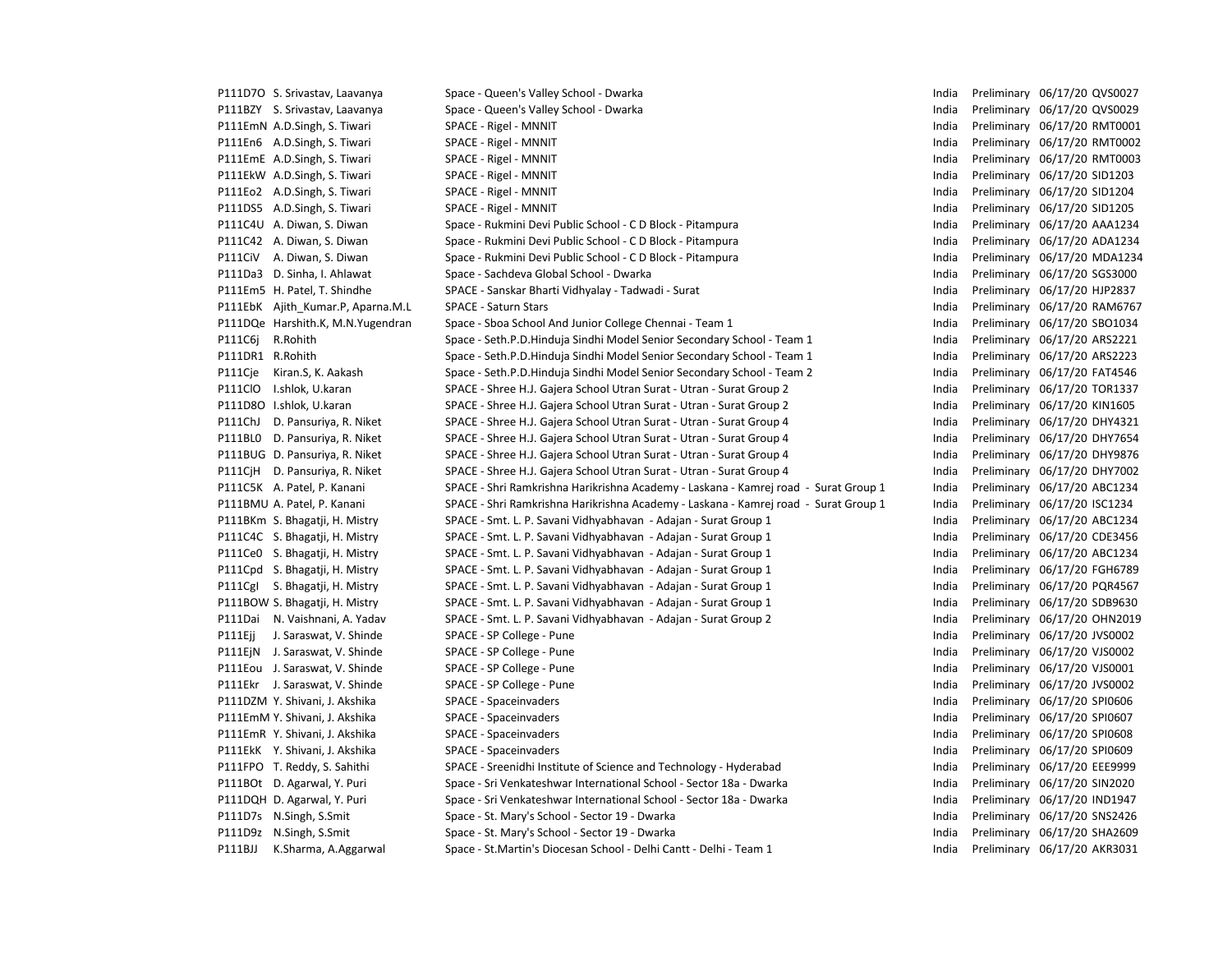|                  | P111Ckh K.Sharma, A.Aggarwal      | Space - St.Martin's Diocesan School - Delhi Cantt - Delhi - Team 1             | India | Preliminary 06/17/20 ALK3456 |
|------------------|-----------------------------------|--------------------------------------------------------------------------------|-------|------------------------------|
|                  | P111BLX K.Sharma, A.Aggarwal      | Space - St.Martin's Diocesan School - Delhi Cantt - Delhi - Team 1             | India | Preliminary 06/17/20 SAT2323 |
|                  | P111EmG V. Borusu, S. Bhamidipati | SPACE - Star Watchers 05                                                       | India | Preliminary 06/17/20 SGS0007 |
|                  | P111Ekg V. Borusu, S. Bhamidipati | SPACE - Star Watchers 05                                                       | India | Preliminary 06/17/20 SGS0009 |
| P111El5          | V. Borusu, S. Bhamidipati         | SPACE - Star Watchers 05                                                       | India | Preliminary 06/17/20 SGS0011 |
|                  | P111E2u Hitesh, S. Raj            | SPACE - Suraj Degree College - Mahendargarh                                    | India | Preliminary 06/17/20 BRD4567 |
|                  | P111E25 Hitesh, S. Raj            | SPACE - Suraj Degree College - Mahendargarh                                    | India | Preliminary 06/17/20 OLX1234 |
|                  | P111Ebb Hitesh, S. Raj            | SPACE - Suraj Degree College - Mahendargarh                                    | India | Preliminary 06/17/20 QWE1234 |
|                  | P111EkZ Hitesh, S. Raj            | SPACE - Suraj Degree College - Mahendargarh                                    | India | Preliminary 06/17/20 MIT1234 |
|                  | P111E7W Hitesh, S. Raj            | SPACE - Suraj Degree College - Mahendargarh                                    | India | Preliminary 06/17/20 HIT1234 |
|                  | P111DXb Hitesh, S. Raj            | SPACE - Suraj Degree College - Mahendargarh                                    | India | Preliminary 06/17/20 SAH1234 |
|                  | P111Eoa B. Bidwai, K.Singh        | SPACE - Team Alpha                                                             | India | Preliminary 06/17/20 BKD9000 |
|                  | P111Emz B. Bidwai, K.Singh        | SPACE - Team Alpha                                                             | India | Preliminary 06/17/20 BKD8000 |
|                  | P111DbB N.Kathiriya, M.Bhatt      | SPACE - V. N. Godhani English School - Katargam - Surat                        | India | Preliminary 06/17/20 MET2005 |
| P111El1          | B. Taneja, K. Kaur                | SPACE - Zelda                                                                  | India | Preliminary 06/17/20 BNK0005 |
|                  | P111EmL B. Taneja, K. Kaur        | SPACE - Zelda                                                                  | India | Preliminary 06/17/20 BNK0004 |
|                  |                                   |                                                                                |       |                              |
|                  |                                   |                                                                                |       |                              |
|                  | P111KKy A.Jain, A.Hariharan       | Space - Amity International School - Sector 43 - Gurgaon                       | India | Preliminary 06/20/20 AIS1031 |
|                  | P111KSv A.Jain, A.Hariharan       | Space - Amity International School - Sector 43 - Gurgaon                       | India | Preliminary 06/20/20 AIS1050 |
|                  | P111KFR K. Agarwal, M. Aggarwal   | Space - Amity International School - Sector 46 - Gurugram                      | India | Preliminary 06/20/20 WAL1313 |
|                  | P111KKo D. Gupta, P. Khare        | Space - Amity International School - Sector 6 - Vasundhara - Ghaziabad         | India | Preliminary 06/20/20 DPS2618 |
|                  | P111KJF T. Saini, A. Yadav        | Space - Asn Sr Sec School - Mayur Vihar - Delhi                                | India | Preliminary 06/20/20 ARV0017 |
|                  | P111KN4 T. Saini, A. Yadav        | Space - Asn Sr Sec School - Mayur Vihar - Delhi                                | India | Preliminary 06/20/20 ARV0015 |
|                  | P111KFC K. Sondigala, D. Mayani   | SPACE - Aspire Public School - Mota Varachha - Surat Group 2                   | India | Preliminary 06/20/20 OHO2541 |
| P111KFt          | K. Sondigala, D. Mayani           | SPACE - Aspire Public School - Mota Varachha - Surat Group 2                   | India | Preliminary 06/20/20 QPS1593 |
| P111Ksm          | Ronald, Kanishk                   | Space - Bal Bharati Public School - Imt Manesar                                | India | Preliminary 06/20/20 RRR7777 |
| P111Krw          | R. Joneja, T. Kaila               | Space - Bal Bharati Public School - Pitampura - Team 2                         | India | Preliminary 06/20/20 BBP0016 |
| P111KLy          | R. Joneja, T. Kaila               | Space - Bal Bharati Public School - Pitampura - Team 2                         | India | Preliminary 06/20/20 BBP0017 |
|                  | P111KTF D. Gupta, P. Jain         | Space - Bal Bharati Public School - Pitampura - Team 3                         | India | Preliminary 06/20/20 RTY9875 |
| P111Kzp          | N. Chauhan, R. Sharma             | Space - Birla Vidya Niketan - Sector 4 - Pushp Vihar - Delhi                   | India | Preliminary 06/20/20 BVN0013 |
|                  | P111KHc E.Akshay, P. Tanty        | SPACE - Central University of Karnataka - Kadaganchi                           | India | Preliminary 06/20/20 ZXC7890 |
|                  | P111Kvg E.Akshay, P. Tanty        | SPACE - Central University of Karnataka - Kadaganchi                           | India | Preliminary 06/20/20 QSE1234 |
| P111Klp          | E.Akshay, P. Tanty                | SPACE - Central University of Karnataka - Kadaganchi                           | India | Preliminary 06/20/20 QSE3456 |
|                  | P111KDD M. P, A. Gupta            | Space - D.A.V. Public School - Velachery - Chennai Team 2                      | India | Preliminary 06/20/20 DAV8103 |
|                  | P111KSQ D. Singh, Y. Bhatia       | Space - Delhi Public School - Gautam Buddh Nagar - Sector 132 Expressway Noida | India | Preliminary 06/20/20 DSR1234 |
|                  | P111KBp P. Bhatnagar, D. suri     | Space - Delhi Public School - Greater Faridabad                                | India | Preliminary 06/20/20 DPS5768 |
|                  | P111KU1 A. Singh, A. Singh        | Space - Delhi Public School - Sector19 - Mathura Road - Faridabad              | India | Preliminary 06/20/20 EYE5034 |
|                  | P111Kwp A.Singh, A.Singh          | Space - Delhi Public School - Sector19 - Mathura Road - Faridabad              | India | Preliminary 06/20/20 SKS1234 |
| P111KI7          | K. Bohra                          | Space - Delhi World Public School - Noida Extension                            | India | Preliminary 06/20/20 IKB0313 |
|                  | P111KEE V.Dalmia, J.Kaur          | Space - G.D Goenka Public School - Paschim Vihar                               | India | Preliminary 06/20/20 VID0029 |
|                  | P111KL9 N. Gupta, A. khanna       | Space - Gd Goenka Public School - Model Town - Team 2                          | India | Preliminary 06/20/20 WIN0003 |
|                  | P111KVu N. Gupta, A. khanna       | Space - Gd Goenka Public School - Model Town - Team 2                          | India | Preliminary 06/20/20 WIN0003 |
|                  | P111Kxk A.Vinjola, L.Singh        | SPACE - J.B. & Karp Vidya Sankul - Laskana - Surat - Kamrej road - Surat       | India | Preliminary 06/20/20 CAR3246 |
| P111KSW E. Kumar |                                   | SPACE - L.P. Savani Academy - Vesu - Surat Group 2                             | India | Preliminary 06/20/20 LGA1000 |
| P111KKl E. Kumar |                                   | SPACE - L.P. Savani Academy - Vesu - Surat Group 2                             | India | Preliminary 06/20/20 LGA2345 |
|                  | P111KzT A.K.Anand, v. ramkumar    | Space - Lalaji Memorial Omega International School (Cbse) Team 2               | India | Preliminary 06/20/20 AKA1818 |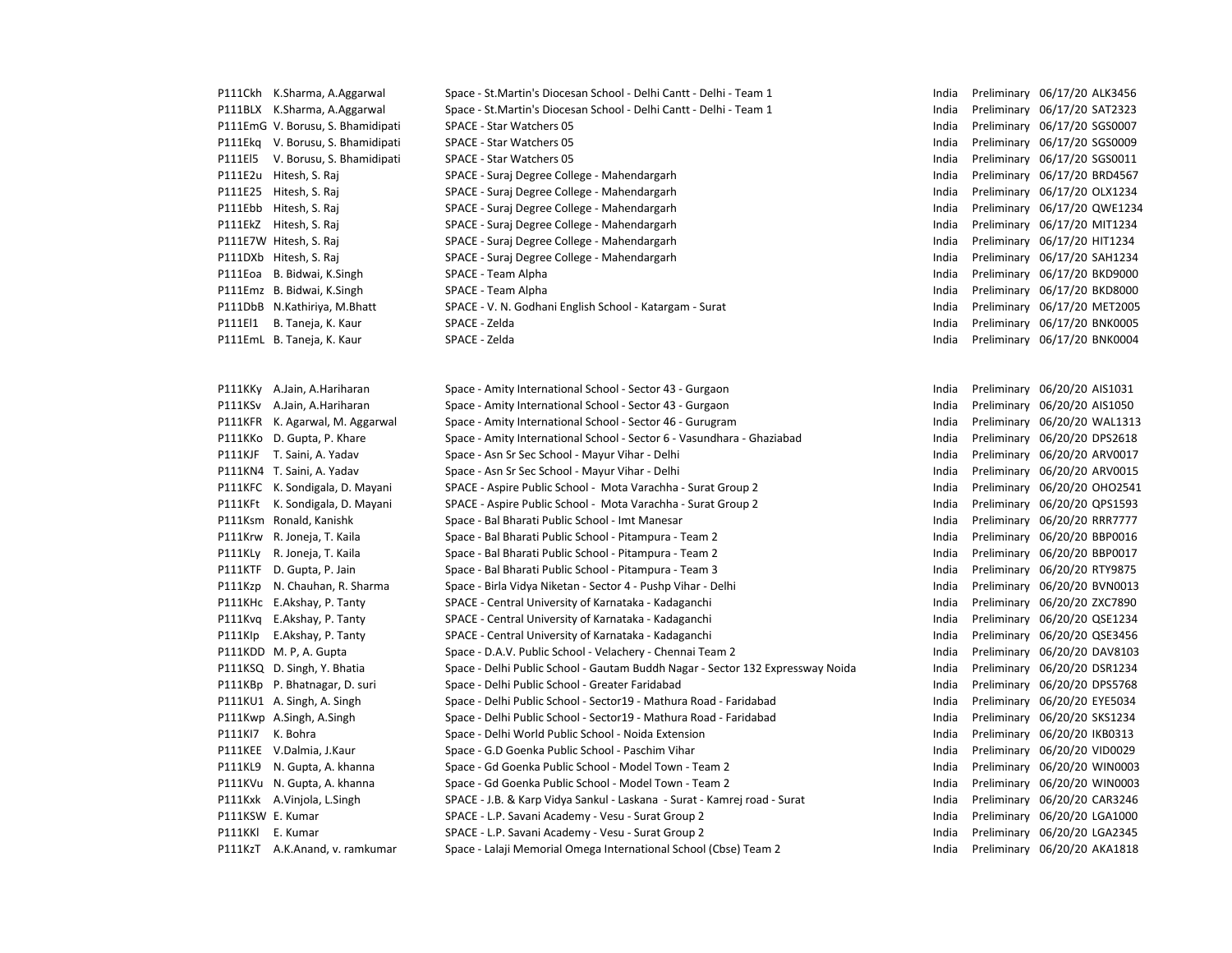|                  | P111Kxz A.K.Anand, v. ramkumar       | Space - Lalaji Memorial Omega International School (Cbse) Team 2           | India | Preliminary 06/20/20 AKA1919 |
|------------------|--------------------------------------|----------------------------------------------------------------------------|-------|------------------------------|
|                  | P111KgE A.K.Anand, v. ramkumar       | Space - Lalaji Memorial Omega International School (Cbse) Team 2           | India | Preliminary 06/20/20 AKA2020 |
|                  | P111Kwf A.Bhatt, M.Alla              | Space - Manav Rachna International School - Sector 51 - Gurugram           | India | Preliminary 06/20/20 MRI0032 |
|                  | P111KUA A.Bhatt, M.Alla              | Space - Manav Rachna International School - Sector 51 - Gurugram           | India | Preliminary 06/20/20 MRI0033 |
|                  | P111KEF S.Sachdeva, C.Sagar          | SPACE - Orion Nebula                                                       | India | Preliminary 06/20/20 SAN0044 |
|                  | P111KSb R. Lakhani, V. Vekariya      | SPACE - P.P. Savani Chaitanya Vidya Sankul (CBSE) - Abrama Road - Surat    | India | Preliminary 06/20/20 VHK1423 |
|                  | P111KAV P. Joshi, P. JOSHI           | SPACE - PJI                                                                | India | Preliminary 06/20/20 PJI0025 |
|                  | P111KEg D. Shah, V. Kashyap          | Space - Seth Anandram Jaipuria School - Sector 14 - Vasundhara - Ghaziabad | India | Preliminary 06/20/20 MEV3040 |
| P111KKP R.Rohith |                                      | Space - Seth.P.D.Hinduja Sindhi Model Senior Secondary School - Team 1     | India | Preliminary 06/20/20 ARS3331 |
| P111KGh R.Rohith |                                      | Space - Seth.P.D.Hinduja Sindhi Model Senior Secondary School - Team 1     | India | Preliminary 06/20/20 ARS3335 |
| P111Kqq R.Rohith |                                      | Space - Seth.P.D.Hinduja Sindhi Model Senior Secondary School - Team 1     | India | Preliminary 06/20/20 ARS3334 |
| P111Kx8          | Kiran.S, K. Aakash                   | Space - Seth.P.D.Hinduja Sindhi Model Senior Secondary School - Team 2     | India | Preliminary 06/20/20 HOW3425 |
|                  | P111KUE Kiran.S, K. Aakash           | Space - Seth.P.D.Hinduja Sindhi Model Senior Secondary School - Team 2     | India | Preliminary 06/20/20 LOL8989 |
|                  | P111KEa M. Daksh                     | SPACE - Shree H.J. Gajera School Utran Surat - Utran - Surat Group 1       | India | Preliminary 06/20/20 MNM1984 |
| P111Kz0          | M. Daksh                             | SPACE - Shree H.J. Gajera School Utran Surat - Utran - Surat Group 1       | India | Preliminary 06/20/20 SSR1997 |
| P111KKi          | M. Daksh                             | SPACE - Shree H.J. Gajera School Utran Surat - Utran - Surat Group 1       | India | Preliminary 06/20/20 DAX1234 |
|                  | P111KyH I.shlok, U.karan             | SPACE - Shree H.J. Gajera School Utran Surat - Utran - Surat Group 2       | India | Preliminary 06/20/20 PKB6789 |
| P111Kyy          | I.shlok, U.karan                     | SPACE - Shree H.J. Gajera School Utran Surat - Utran - Surat Group 2       | India | Preliminary 06/20/20 PKB7890 |
| P111Kss          | D. Pansuriya, R. Niket               | SPACE - Shree H.J. Gajera School Utran Surat - Utran - Surat Group 4       | India | Preliminary 06/20/20 DHY1980 |
|                  | P111KS8 D. Pansuriya, R. Niket       | SPACE - Shree H.J. Gajera School Utran Surat - Utran - Surat Group 4       | India | Preliminary 06/20/20 DHY1545 |
|                  | P111KSP TN.Sabareesh, JA.Aathish     | Space - Shri Natesan Vidyasala Chennai - Team 1                            | India | Preliminary 06/20/20 KLV2006 |
| P111KTf          | N. Vaishnani, A. Yadav               | SPACE - Smt. L. P. Savani Vidhyabhavan - Adajan - Surat Group 2            | India | Preliminary 06/20/20 KNJ1994 |
| P111Kv9          | D. Agarwal, Y. Puri                  | Space - Sri Venkateshwar International School - Sector 18a - Dwarka        | India | Preliminary 06/20/20 LOL9090 |
|                  | P111KAM D. Agarwal, Y. Puri          | Space - Sri Venkateshwar International School - Sector 18a - Dwarka        | India | Preliminary 06/20/20 IDK6174 |
|                  | P111KBS N.Singh, S.Smit              | Space - St. Mary's School - Sector 19 - Dwarka                             | India | Preliminary 06/20/20 NAL2401 |
|                  | P111KuV K.Sharma, A.Aggarwal         | Space - St.Martin's Diocesan School - Delhi Cantt - Delhi - Team 1         | India | Preliminary 06/20/20 TSTA256 |
| P111KDz S. Datta |                                      | Space - St. Martin's Diocesan School - Delhi Cantt - Delhi - Team 3        | India | Preliminary 06/20/20 AST1234 |
|                  |                                      |                                                                            |       |                              |
|                  | P111NhT G. Dhruv, A. Joshi           | SPACE - Apophis                                                            | India | Preliminary 06/21/20 RAY1534 |
|                  | P111NBH B.R, D. Manni                | Space - Bhavan's Rajaji Vidyashram - Chennai Team 1                        | India | Preliminary 06/21/20 BRV7321 |
|                  | P111Ngs B.Kashi, A.Sirasawada        | SPACE - CVR College of Engineering - Telangana                             | India | Preliminary 06/21/20 SBA0002 |
|                  | P111NGI M.Sanjith, Y.Tanish          | Space - D.A.V. Public School - Velachery - Chennai Team 1                  | India | Preliminary 06/21/20 TAN2010 |
| P111NFI          | M. P, A. Gupta                       | Space - D.A.V. Public School - Velachery - Chennai Team 2                  | India | Preliminary 06/21/20 DAV3081 |
|                  | P111NES A. Singh, A. Singh           | Space - Delhi Public School - Sector19 - Mathura Road - Faridabad          | India | Preliminary 06/21/20 GSS1234 |
| P111Nei          | M. Mahapatra, M. Sehgal              | SPACE - Delhi Public School Bangalore East Survey                          | India | Preliminary 06/21/20 MMP0040 |
| P111NBy K. Bohra |                                      | Space - Delhi World Public School - Noida Extension                        | India | Preliminary 06/21/20 IKB3331 |
|                  | P111Nzr V.Dalmia, J.Kaur             | Space - G.D Goenka Public School - Paschim Vihar                           | India | Preliminary 06/21/20 VID0032 |
|                  | P111Nd1 H. Vishwakarma, S. Choudhary | SPACE - Govt. Holkar Science College - Indore - Madhya Pradesh             | India | Preliminary 06/21/20 RAM0015 |
|                  | P111NbV Y. Sethia, M. Pandey         | SPACE - Netaji Subhas University of Technology - Sector-3 - Dwarka         | India | Preliminary 06/21/20 YAS0006 |
|                  | P111NBD K. Kapoor, V. Maheshwari     | Space - Prudence School - Dwarka                                           | India | Preliminary 06/21/20 DJK2330 |
|                  | P111Nwy K. Kapoor, V. Maheshwari     | Space - Prudence School - Dwarka                                           | India | Preliminary 06/21/20 JRY2310 |
|                  | P111NbY S. Srivastav, Laavanya       | Space - Queen's Valley School - Dwarka                                     | India | Preliminary 06/21/20 QVS0030 |
|                  | P111NxM D. Shah, V. Kashyap          | Space - Seth Anandram Jaipuria School - Sector 14 - Vasundhara - Ghaziabad | India | Preliminary 06/21/20 ATZ2234 |
|                  | P111Nda H. Mistry                    | SPACE - Smt. L. P. Savani Vidhyabhavan - Adajan - Surat Group 1            | India | Preliminary 06/21/20 XYZ1234 |
|                  | P111NGa D. Agarwal, Y. Puri          | Space - Sri Venkateshwar International School - Sector 18a - Dwarka        | India | Preliminary 06/21/20 MIN0909 |

P111NxN D. Agarwal, Y. Puri Space - Sri Venkateshwar International School - Sector 18a - Dwarka

| india | Preliminary | 06/Z1/Z0 RAY1534 |                  |
|-------|-------------|------------------|------------------|
| India | Preliminary | 06/21/20 BRV7321 |                  |
| India | Preliminary | 06/21/20 SBA0002 |                  |
| India | Preliminary | 06/21/20 TAN2010 |                  |
| India | Preliminary | 06/21/20 DAV3081 |                  |
| India | Preliminary | 06/21/20 GSS1234 |                  |
| India | Preliminary |                  | 06/21/20 MMP0040 |
| India | Preliminary | 06/21/20 IKB3331 |                  |
| India | Preliminary | 06/21/20 VID0032 |                  |
| India | Preliminary |                  | 06/21/20 RAM0015 |
| India | Preliminary | 06/21/20 YAS0006 |                  |
| India | Preliminary | 06/21/20 DJK2330 |                  |
| India | Preliminary | 06/21/20 JRY2310 |                  |
| India | Preliminary | 06/21/20 QVS0030 |                  |
| India | Preliminary | 06/21/20 ATZ2234 |                  |
| India | Preliminary | 06/21/20 XYZ1234 |                  |
| India | Preliminary |                  | 06/21/20 MIN0909 |
| India | Preliminary |                  | 06/21/20 WEB0000 |
|       |             |                  |                  |